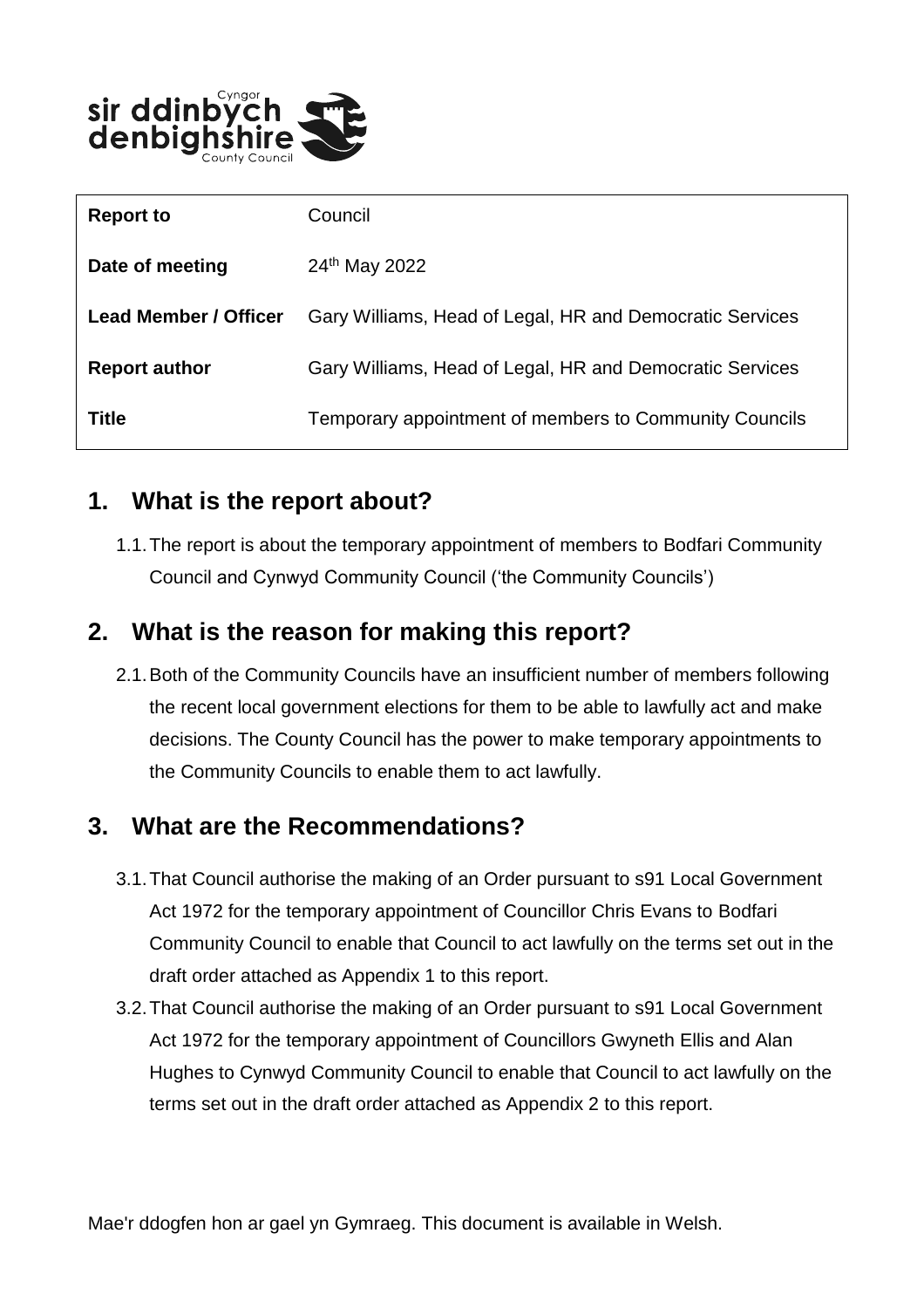# **4. Report details**

- 4.1.s91 Local Government Act 1972 provides that where there are so many vacancies on a town or community council that it cannot lawfully act, a county council may, by order, appoint persons to fill all or any of the vacancies until other councillors are elected or co-opted and take office.
- 4.2.The Bodfari Community Council consists of 7 seats. The quorum for the Community Council to be able to act lawfully is 3.
- 4.3.In the recent local government elections, there were 2 nominations received by the close of nominations. There was no need for a contest given that the number of those nominated was less than the number of available seats. The two nominees were duly elected. This means that the Community Council has a membership of 2 and cannot therefore lawfully act or take decisions.
- 4.4.It is therefore proposed that Councillor Chris Evans, as the local member, be appointed to sit on the Bodfari Community Council on a temporary basis in order that the process of co-option may proceed and additional members can be appointed.
- 4.5.Cynwyd Community Council consists of 9 seats. The quorum for the Community Council to act lawfully is 3.
- 4.6.In the recent local government elections, there was only one nomination received by the close of nominations. There was no need for a contest given that the number of those nominated was less than the number of available seats. The one nominee was duly elected. This means that the Community Council has only one member and cannot act lawfully or take decisions.
- 4.7.It is therefore proposed that County Councillors Gwyneth Ellis and Alan Hughes, as the local members, be appointed to sit on the Cynwyd Community Council on a temporary basis in order that the process of co-option may proceed and additional members can be appointed.